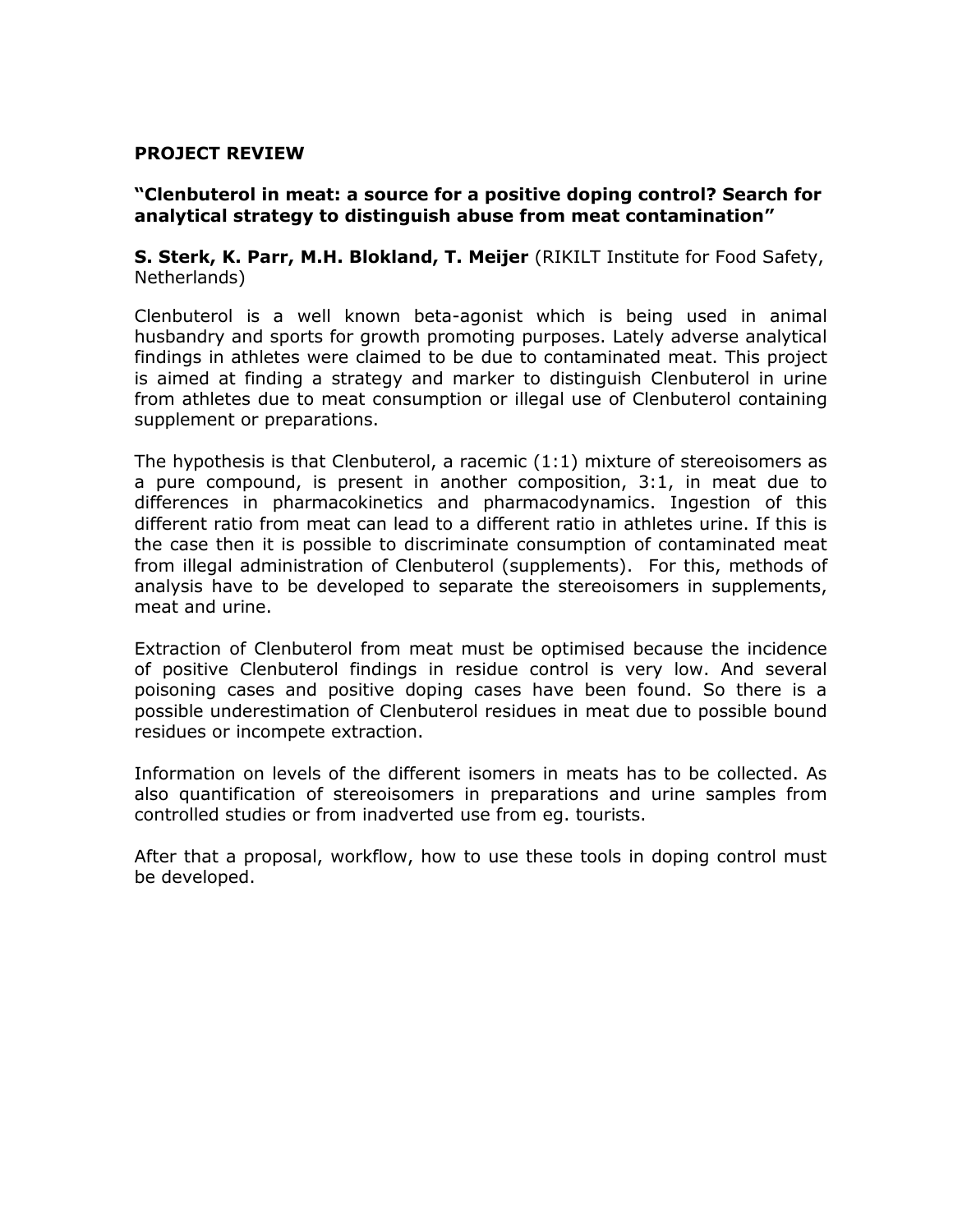# **"Clenbuterol in meat: a source for a positive doping control? Search for analytical strategy to distinguish abuse from meat contamination"**

**S. Sterk, K. Parr, M.H. Blokland, T. Meijer** (RIKILT Institute for Food Safety, Netherlands)

# **Results and Conclusion**

WADA funded project 11A18SS was written to show a proof of principle that it is possible to discriminate adverse analytical findings by clenbuterol illegal use from consumption of contaminated meat.

Tools for this proof of principle were developed.

Sensitive and selective analytical methods were developed using UHPLC-MS/MS and SFC-MS/MS for meat, bovine and human urine and preparations.

Incurred meat with clenbuterol was produced.

The tools were used on real samples provided by anti-doping laboratories.

It was shown that meat from an animal treated with clenbuterol contained a different S/R ratio for clenbuterol. The meat was R-enantiomer enriched.

Pharmaceutical preparations showed S/R ratio around 1.

From the small number of urine samples from Mexico, presumed to be contaminated via meat the S/R clenbuterol ratio were lower than the S/R clenbuterol ratio from humans having consumed clenbuterol in an administration trial.

#### **Publications and presentations**

- Lecture at Manfred-Donike Workshop, Cologne 2013, 26.02.2013, title "Enantiomeric separation of clenbuterol as analytical strategy to distinguish abuse from meat contamination"
- Poster presentation HPLC 2013, 16-20 June, Amsterdam, Netherlands titled: "Separation of clenbuterol enantiomers – A comparison between HPLC and SFC-MS/MS".
- Poster presentation at RAFA 2013, 5-8 November 2013, Prague, Czech republic titled: "Enantiomeric separation of clenbuterol as analytical strategy to distinguish abuse from meat contamination"
- Article: Parr MK, Blokland MH, Liebetrau F, Schmidt AH, Schänzer W, Sterk SS. Enantiomeric separation of clenbuterol as analytical strategy to distinguish abuse from meat contamination. In: Schänzer W, Geyer H, Gotzmann A, Mareck U (eds). Recent advances in doping analysis (21).